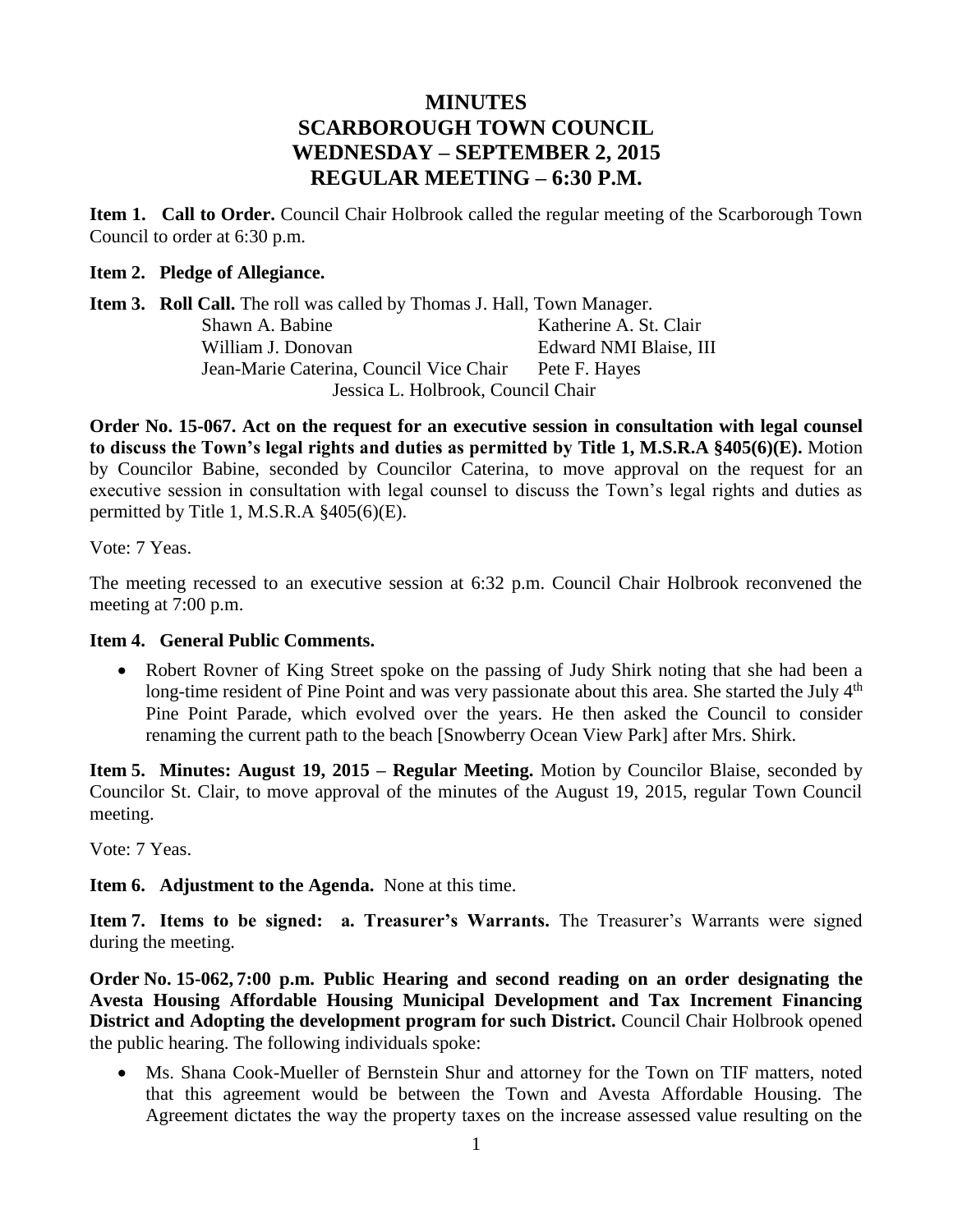project would be divided. The Order in your packet also provided delegated authority to the Town Manager to execute the Credit Enhancement Agreement, also authorizes the Town Manage to make changes that are non-substantive as well. She went on to describe the possible changes that could take place and what the term of the TIF would be.

• Kyle Ambler of Avesta Housing stated that he would be available to answer any questions that the Council might have.

There being no further comments, Council Chair Holbrook closed the public hearing at 7:07 p.m.

Motion by Councilor Babine, seconded by Councilor Caterina, to move approval of the second reading on an order designating the Avesta Housing Affordable Housing Municipal Development and Tax Increment Financing District and Adopting the development program for such District; as follows:

Town Councilors stated their support for this TIF and that it would be a win/win for the Town and Avesta Housing. Funds could be used for future affordable housing developments in the town. The Council supports this recommendation and in supporting it, it will save an historical building in the process.

Vote on Main Motion:

#### **AN ORDER DESIGNATING THE AVESTA HOUSING AFFORDABLE HOUSING MUNICIPAL DEVELOPMENT AND TAX INCREMENT FINANCING DISTRICT AND ADOPTING THE DEVELOPMENT PROGRAM FOR SUCH DISTRICT**

**WHEREAS**, the Town of Scarborough (the "Town") is authorized pursuant to Chapter 206, Subchapter 3 of Title 30-A of the Maine Revised Statutes, as amended, to designate a specified area or areas within the Town as an affordable housing municipal development and tax increment financing district and adopt a development program for such district; and,

**WHEREAS**, there is a need for the development of affordable, livable housing and the containment of the costs of unplanned growth in the Town of Scarborough, in the surrounding region, and in the State of Maine; and;

**WHEREAS**, the designation of the District and implementation of the Development Program will help to improve and broaden the tax base in the Town of Scarborough and improve the economy of the Town of Scarborough and the region by attracting business development to the Town; and,

**WHEREAS**, the Town has held a public hearing on the question of establishing the District, in accordance with the requirements of 30-A M.R.S.A. § 5250, upon at least ten (10) days prior notice published in a newspaper of general circulation within the Town; and.

**WHEREAS**, the Town desires to designate the *Avesta Housing Affordable Housing Municipal Development and Tax Increment Financing District* (the "District") and adopt a development program for the District (the "Development Program"); and,

**WHEREAS**, the Development Program includes a description of the Credit Enhancement Agreement the Town desires to enter into with the developer of the project to be located in the District on terms that include a split of tax increment financing revenues of 50% to the Town and 50% to the developer for a term of seventeen (17) years; and,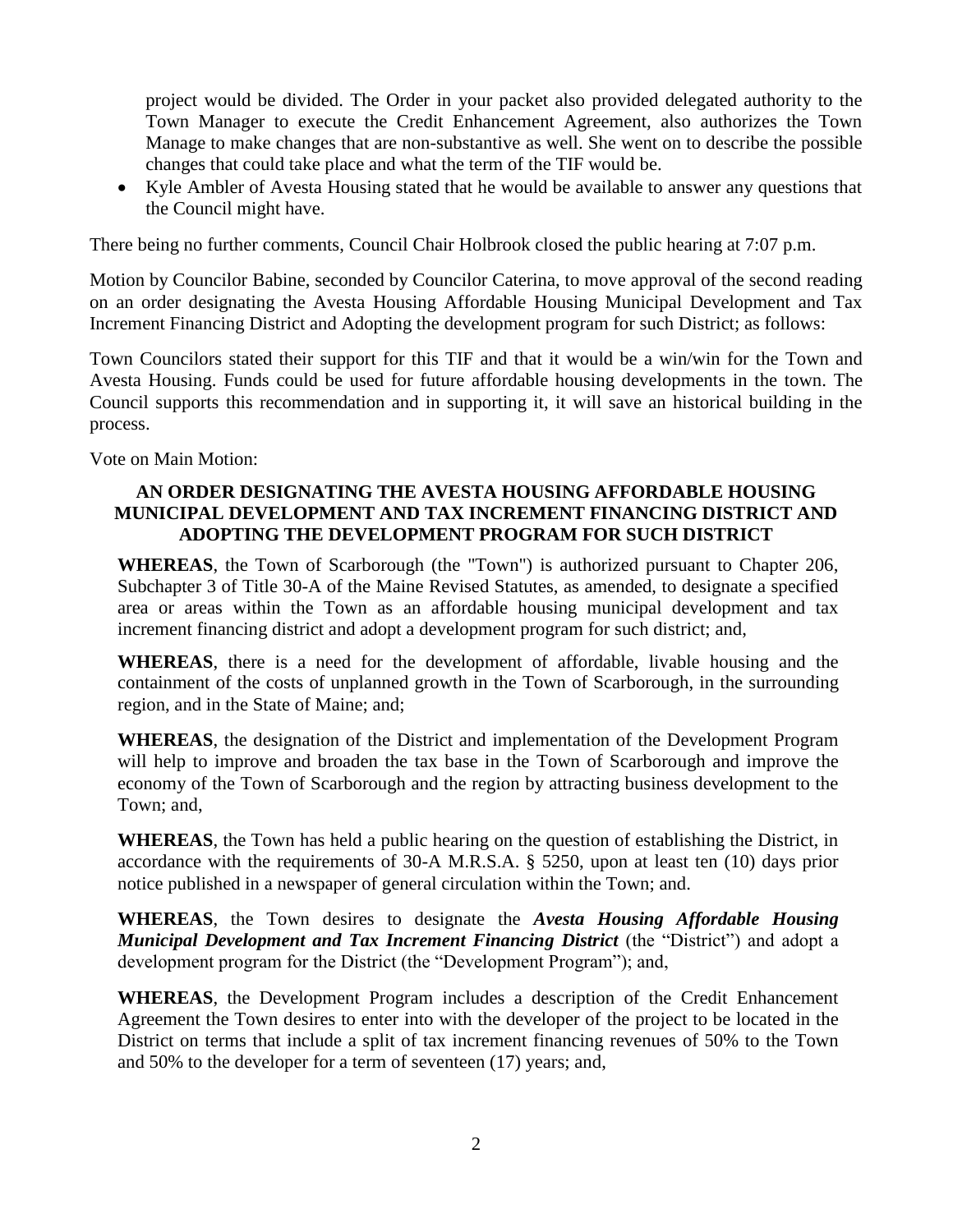**WHEREAS**, it is expected that approval will be obtained from the Maine State Housing Authority ("MaineHousing") approving the designation of the District and the adoption of the Development Program for the District; and,

#### **NOW THEREFORE, BE IT ORDERED BY THE TOWN COUNCIL OF THE TOWN OF SCARBOROUGH, MAINE:**

**Section 1.** The designation of the District and pursuit of the Development Program will create affordable, livable housing within the Town of Scarborough, and therefore constitutes a good and valid public purpose.

**Section 2.** Pursuant to Chapter 206, Subchapter 3 of Title 30-A of the Maine Revised Statutes, as amended, the Town hereby designates *Avesta Housing Affordable Housing Municipal Development and Tax Increment Financing District* and hereby adopts the Development Program for the District described as more particularly set forth in the documents presented to the Town Council in conjunction with this Order.

**Section 3.** Pursuant to the provisions of 30-A M.R.S.A. § 5250-A, the percentage of captured assessed value to be retained in accordance with the Development program is hereby established as set forth in the Development Program.

**Section 4.** The Town Manager be, and hereby is, authorized, empowered and directed to submit the proposed designation of the District and the proposed Development Program for the District to MaineHousing for review and approval pursuant to the requirements of 30-A M.R.S.A. Chapter 206, Subchapter 3; and further is authorized and directed to execute a Credit Enhancement Agreement consistent with the provisions of *Avesta Housing Affordable Housing Municipal Development and Tax Increment Financing District* Development Program as presented and approved herein and to create the accounts and take all the actions described in such agreement, if and when the Town Manager is presented with a written copy of the MaineHousing "Notice to Proceed" with respect to the Project to be located in the District.

**Section 5.** The Town Manager be and hereby is authorized and empowered at his direction from time to time to make such revisions to the Development Program for the District as he deems reasonably necessary or convenient in order to facilitate the process of review and approval of the District by MaineHousing, or for any other reason, so long as such provisions are not inconsistent with these resolutions or the basic structure and intent of the Development Program. The Town Manager is also hereby authorized and directed to submit any reports to MaineHousing regarding the District and Development Program throughout the term of the District.

**Section 6.** The foregoing designation of the District and the adoption of the Development Program for the District shall automatically become final and shall take full force and effect upon receipt by the Town of approval of the proposed District by MaineHousing without requirements of further action by the Town, Town Council or any other party.

**Section 7.** The Town hereby finds and determines that:

a. At least twenty-five percent (25%), by area, of the real property within the District, as hereinafter designated, is suitable for residential use, blighted area or is in need of rehabilitation or redevelopment; and,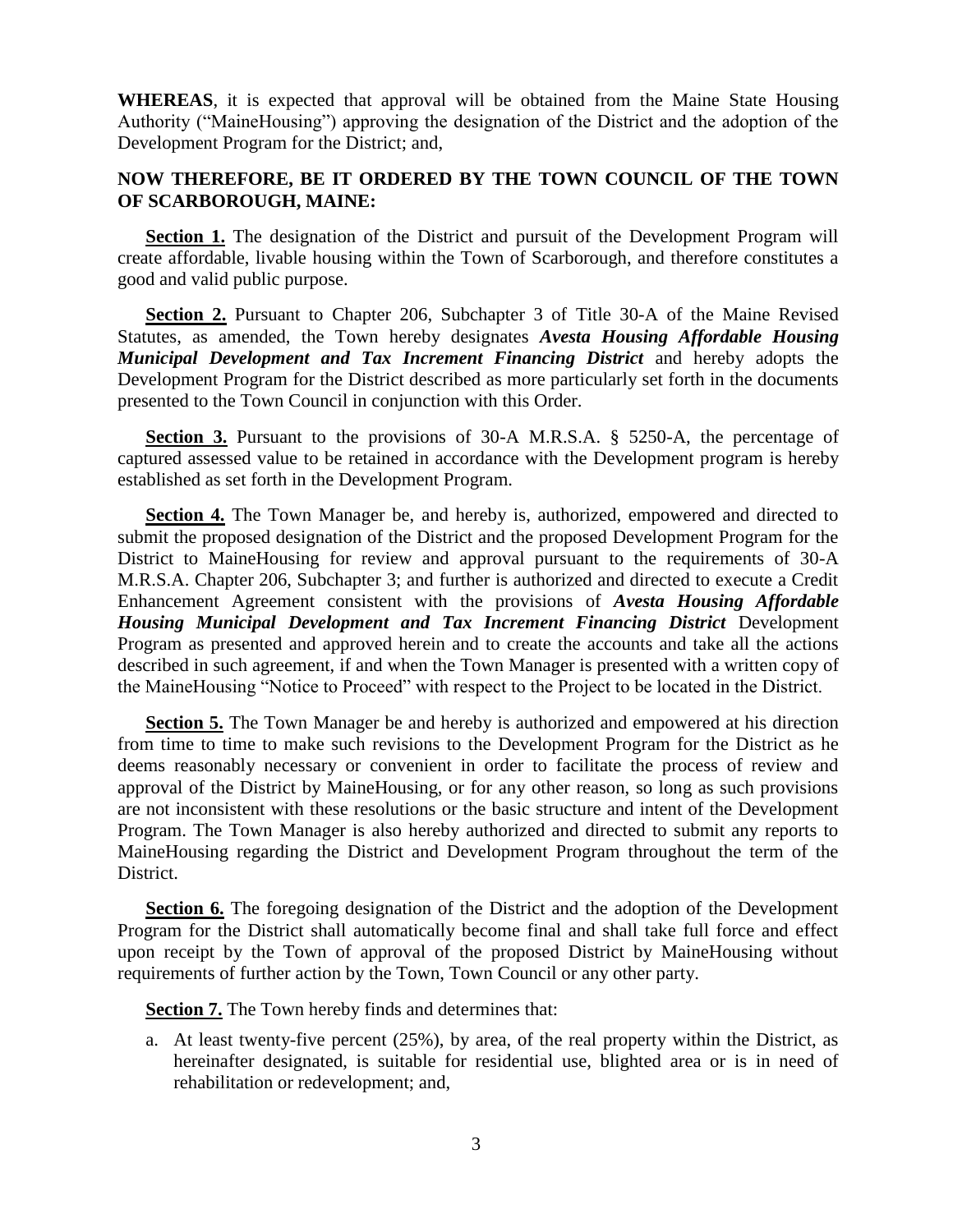- b. he total area of the District does not exceed two percent (2%) of the total acreage of the Town, and the total area of all development districts within the Town, and the total area of all development districts within the Town does not exceed five percent (5%) of the total acreage of the Town; and,
- c. The original assessed value of the District plus the original assessed value of all existing affordable housing development districts within the Town does not exceed five percent (5%) of the total acreage of the Town.
- d. The District and pursuit of the Development Program will contribute to the expansion of affordable housing opportunities within the municipality or to the betterment of the health, welfare or safety of the inhabitants of the Town. The Town has considered all evidence, if any, presented to it with regard to any substantial detriment to another party's existing property interests in the Town and has found and determined that such interested party's property interests in the Town are outweighed by the contribution made by the District or Development Program to the availability of affordable housing within the Town or to the betterment of the health, welfare or safety of the inhabitants of the Town.

**Section 8.** The Town Manager is authorized to file the yearly reports required by Title 30-A M.R.S.A. §5250-E and otherwise to take all lawful actions required in the administration of the District and Development Program.

Dated First Reading: August 19, 2015 Dated Second Reading: September 2, 2015

Vote: 7 Yeas.

**OLD BUSINESS:** None at this time.

#### **NEW BUSINESS:**

Prior to reading Order No. 15-068 and Order No. 15-069, Council Chair Holbrook stated that the Council would hear comments on both Orders at the same time and asked each person to state their name, address and which Order they were speaking on.

The following individuals spoke on Order No. 15-068 and Order No. 15-069:

- Tim Cronin of South Portland spoke against the proposed changes [15-068-Parking] and he then spoke on the proposed changes to [15-069-changing] – sometimes it is not doable in using the bathhouse for changing and did not support the proposed change.
- Douglas Lund-Yates of Fowler Farm Road spoke against both Orders noting the changes would not allow others to enjoy the beach in the early morning and would not work in the winter months.
- Connor Bellevue of Portland spoke on both Orders and felt that it was an issue of access. Each beach has their own set of rules. He did not support the proposed changes being recommended for ordinances.
- Katie Foley of Lucky Lane stated that she was opposed to both recommendations and went on to voice why. She felt that the compromise that was reach a few years ago should be left alone and the education and enforcement are already in place. She stated that since moving here she feels that Scarborough is not the same as it was when she first moved here.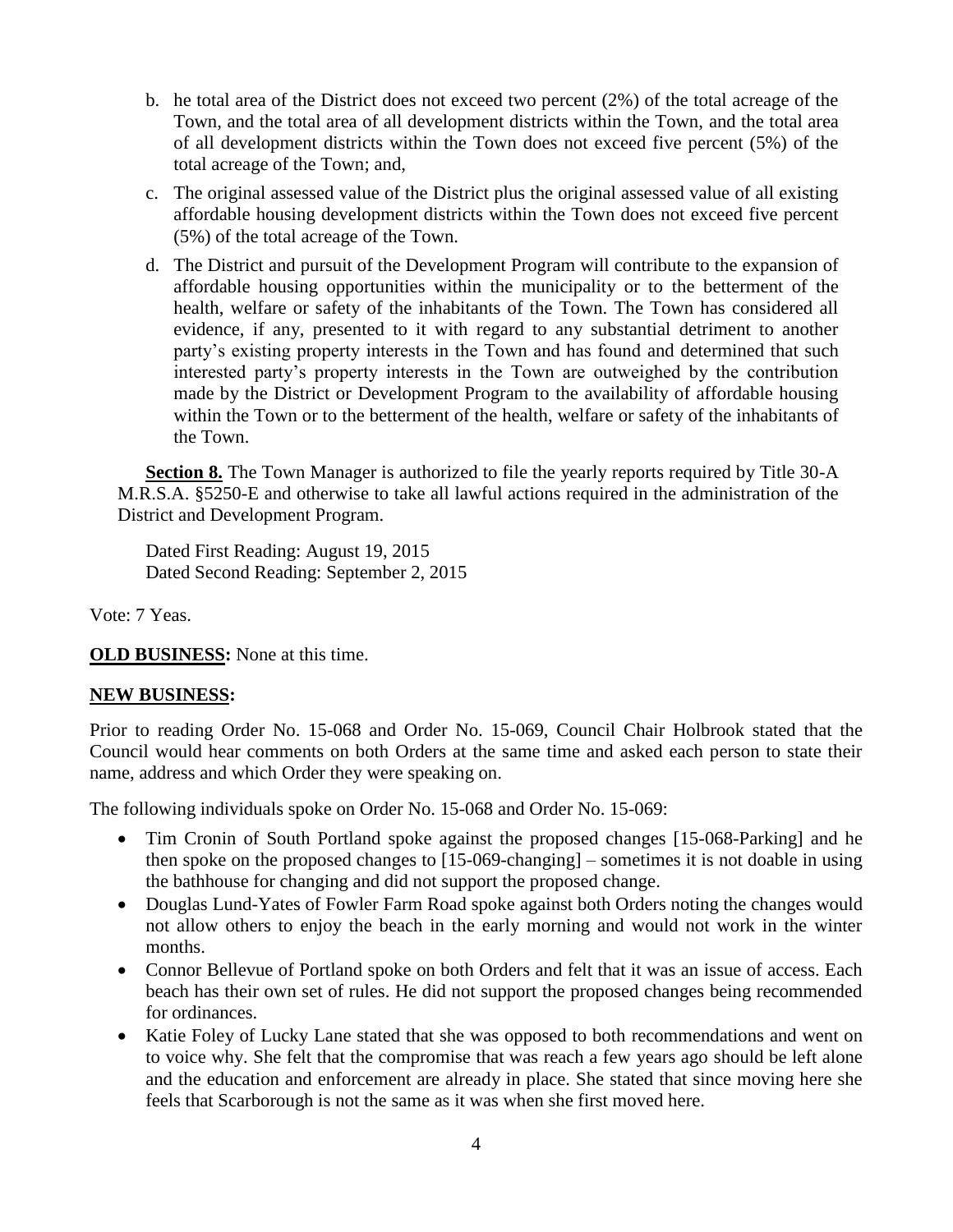- Tom Serberg, the son-in-law of a resident who lives across from the Parking lot stated that both groups need to work together in a partnership to eliminate the bad feelings. There had been complaints logged regarding noise that occur early in the morning. Visitors/rental are not happy with all the noise. Things have changed, it is not the same as in the past and he supports the changes being recommended.
- Joel Norton of 13 Nelson Road spoke against the two recommendations and added we do need to work together to reach an agreement that is best for all.
- Maureen Burns of Morning Street spoke on both issues. She added that all residents had contributed to the maintenance at Higgins Beach. As well as a donation from the Surfriders Group which assisted in the funding of parking lot. She did not support the changing amendments that were being proposed.
- Crystal Burnett, owner of Black Point Surf Shop spoke on the proposed amendments. She felt everything was petty and that everyone was butting heads. She did not agree with either recommendation.
- Nick Littlefield stated that he felt that the changes were punishing the productive and did not support the proposed recommendations
- Melissa Gates of the Surfriders Foundation of Maine thanked the Council for their work on this issue and then noted that she had handed in at petition to the Clerk earlier in the evening that did not support the proposed changes.
- Terry Kane of Scarborough also spoke against the proposed changes.
- Joan Lorie of Higgins Beach
- David Fillinger of Pearl Street stated that he felt certain things were being made up and were silly. He did not agree with the proposed changes and felt that the needs to move on.
- Richard Napolitano of Ocean Avenue spoke on all the issues that have occurred while he has been there, 30 plus years and asked that things be left the way they are.
- Barb Price of Ramsay Terrace thanked the Council for the beach house and the parking slots along the beach. Tolerance is something that is not a lot of. She appreciates that keep
- Tess Hawkes of Portland voiced her opposition of the recommendations.
- Jeff Woodbury of South Portland stated that the coastal access laws are over 300 years old and felt that both amendments should be voted down.

There being no further comments, the public comment time was closed.

**Order No. 15-068. First reading and schedule a public hearing on the proposed amendments to Chapter 601 – the Town of Scarborough Traffic Ordinance Section 25, Parking Restrictions, Section A. Parking Restrictions, subsection II. Higgins Beach.** Motion by Councilor Caterina, seconded by Councilor Babine, to move approval of the first reading on the proposed amendments to Chapter 601 – the Town of Scarborough Traffic Ordinance Section 25, Parking Restrictions, Section A. Parking Restrictions, subsection II. Higgins Beach and schedule a public hearing for Wednesday, September 16, 2015.

Motion by Council Chair Holbrook, seconded by Councilor Babine, to move approval to amend the main motion to Order No. 15-068 to return the start time for Bayview Avenue parking to 6:00 a.m. and replace the 1 hour time-limit with 30 minutes.

Vote on amendment: 5 Yeas. 2 Nays [Councilors Hayes and St. Clair].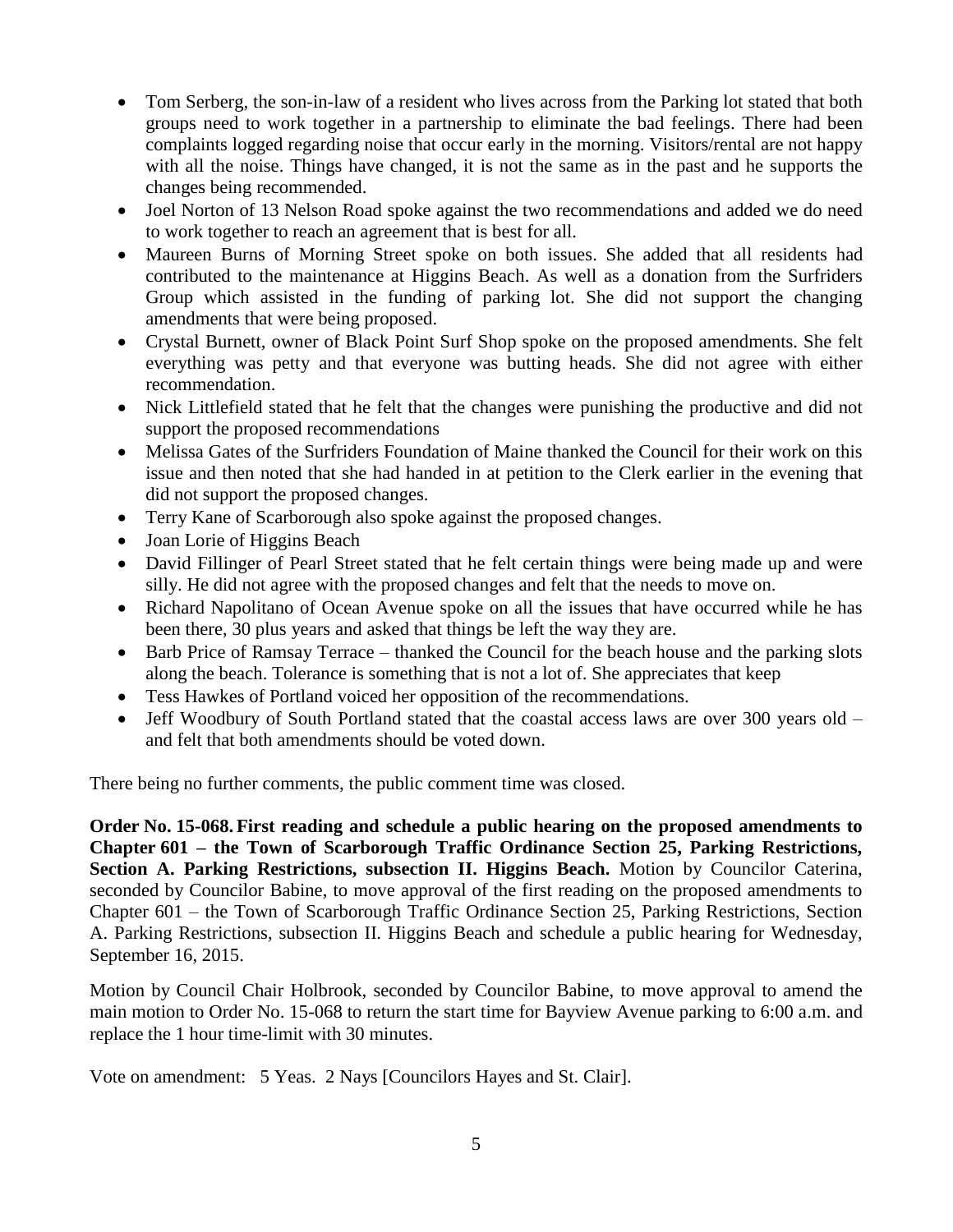Vote on main motion as amended:

# **CHAPTER 601 TOWN OF SCARBOROUGH TRAFFIC ORDINANCE**

BE IT HEREBY ORDAINED, by the Town Council of the Town of Scarborough, Maine, in Town Council assembled, that Chapter 601 - - the Traffic Ordinance of the Town of Scarborough, Maine is amended by adding the underlined text and deleting the text shown in strikeover type, as shown below:

## **II. HIGGINS BEACH.[amended 01/19/2011][amended02/16/2011]**

a. Upon any of the public streets or highways within the area known as Higgins Beach. For the purpose of this Ordinance the Higgins Beach area is defined as including the area bounded on the South by the Atlantic Ocean, on the East by the Spurwink River, on the West by the property now or formerly of one Edward Piper and on the North by the Spurwink Road (Route #77).

> Parking shall be allowed on the easterly side of Acorn Lane from September  $16<sup>h</sup>$  to April  $30<sup>th</sup>$ .

- b. Exempt from paragraph (a) of this subsection are the following:
	- (i) two handicapped parking spaces on Bayview Avenue across from Ashton Street, with no time limit. (amended April 21, 1999)
	- (ii) 30 minute parking shall be allowed, from 6:00 a.m. to 10:00 p.m., in designated parking spaces, on the ocean side only of Bayview Avenue from the end of the drop-off zone to Morning Street from September 16<sup>th</sup> to April  $30<sup>th</sup>$ , the 30 minute parking shall not be in effect.
	- (iii) On all other areas of Bayview Avenue there shall be no parking at any time, except during the off-season [September  $16<sup>th</sup>$  to April  $30<sup>th</sup>$ ] on the ocean side of Bayview Avenue from Morning Street to Vesper Street. (amended02/16/2011)
	- (iiii) there shall be no parking on any of the other streets year round unless otherwise noted herein.

Vote: 5 Yeas. 2 Nays [Councilors Hayes and St. Clair].

**Order No. 15-069. First reading and schedule a public hearing on the proposed amendments to Chapter 612 – the Town of Scarborough Ordinance creating Rules and Regulations for Use of Parks and Recreational Facilities by adding a new Section 19. Dressing.** Motion by Councilor Caterina, seconded by Councilor Donovan, to move approval to table Order No. 15-069 indefinitely.

Vote: 6 Yeas. 1 Nay [Councilor Babine].

**Order No. 15-070. Act to authorize the Town Manager to sign documents authorizing acceptance of \$1,690.00 or any portion thereof, to be placed in the Asset Forfeiture Account. [This money is the Police Department's equitable share for its contribution to the investigation of criminal cases].** Thomas J. Hall, Town Manager, gave a brief overview on this Order.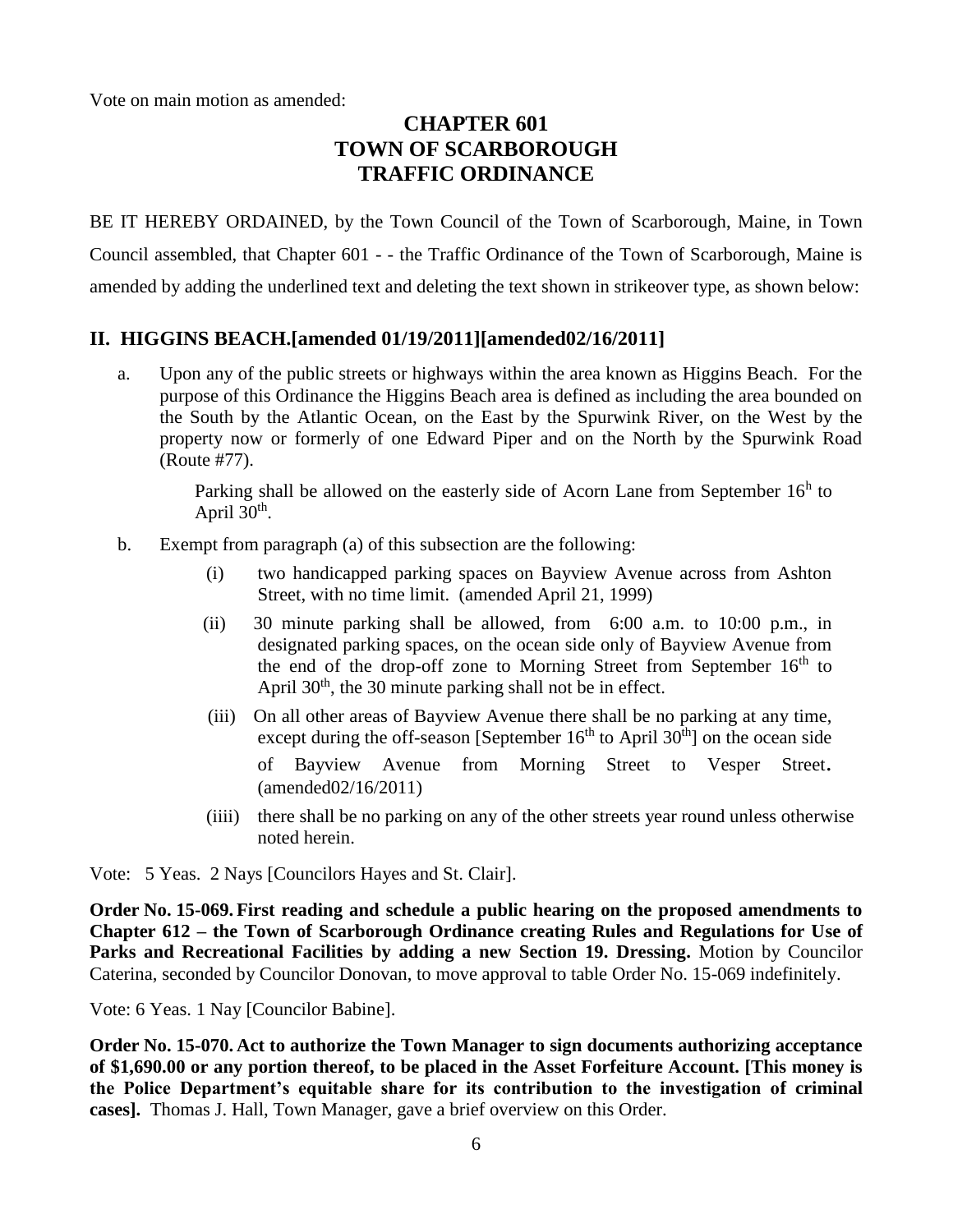Motion by Councilor Caterina, seconded by Councilor Blaise, to move approval to authorize the Town Manager to sign documents authorizing acceptance of \$1,690.00 or any portion thereof, to be placed in the Asset Forfeiture Account. [This money is the Police Department's equitable share for its contribution to the investigation of criminal cases].

Vote: 7 Yeas.

**Order No. 15-071. Act to adopt the 2015/2016 School Budget Resolutions, as required by State Statute.** Motion by Councilor St. Clair, seconded by Councilor Caterina, to move approval to adopt the 2015/2016 School Budget Resolutions, as required by State Statute; as follows:

#### **Scarborough School Department 2015-2016 Budget Resolutions (based on State Subsidy Funding enacted by Legislature as part of their biennial budget)**

**ARTICLE I.** To see what sum the municipality will appropriate for the total cost of funding public education from kindergarten to grade 12 as described in the Essential Programs and Services Funding Act.

## **Recommend \$ 34,537,295**

and to see what sum the municipality will raise as the municipality's contribution to the total cost of funding public education from kindergarten to grade 12 as described in the Essential Programs and Services Funding Act in accordance with the Maine Revised Statutes, Title 20-A, section 15688.

#### **Recommend \$ 29,130,634**

Explanation: The school administrative unit's contribution to the total cost of funding public education from kindergarten to grade 12 as described in the Essential Programs and Services Funding Act is the amount of money determined by state law to be the minimum amount that a municipality must raise in order to receive the full amount of state dollars.

**ARTICLE II.** To see what sum the municipality will raise and appropriate for the annual payments on debt service previously approved by the municipality for non-state-funded school construction projects, or non-state-funded portions of school construction projects in addition to the funds appropriated as the local share of the school administrative unit's contribution to the total cost of funding public education from kindergarten to grade 12.

## **Recommend \$5,118,437**

Explanation: Non-state-funded debt service is the amount of money needed for the annual payments on the municipality/district long-term debt for major capital school construction projects that are not approved for state subsidy. The bonding of this long-term debt was previously approved by the voters.

**ARTICLE III.** To see what sum the municipality will raise and to appropriate that sum in additional local funds for school purposes under Maine Revised Statutes, Title 20-A, 15690.

#### **Recommend \$3,410,417**

Explanation: The additional local funds are those locally raised funds over and above the school administrative unit's local contribution to the total cost of funding public education from kindergarten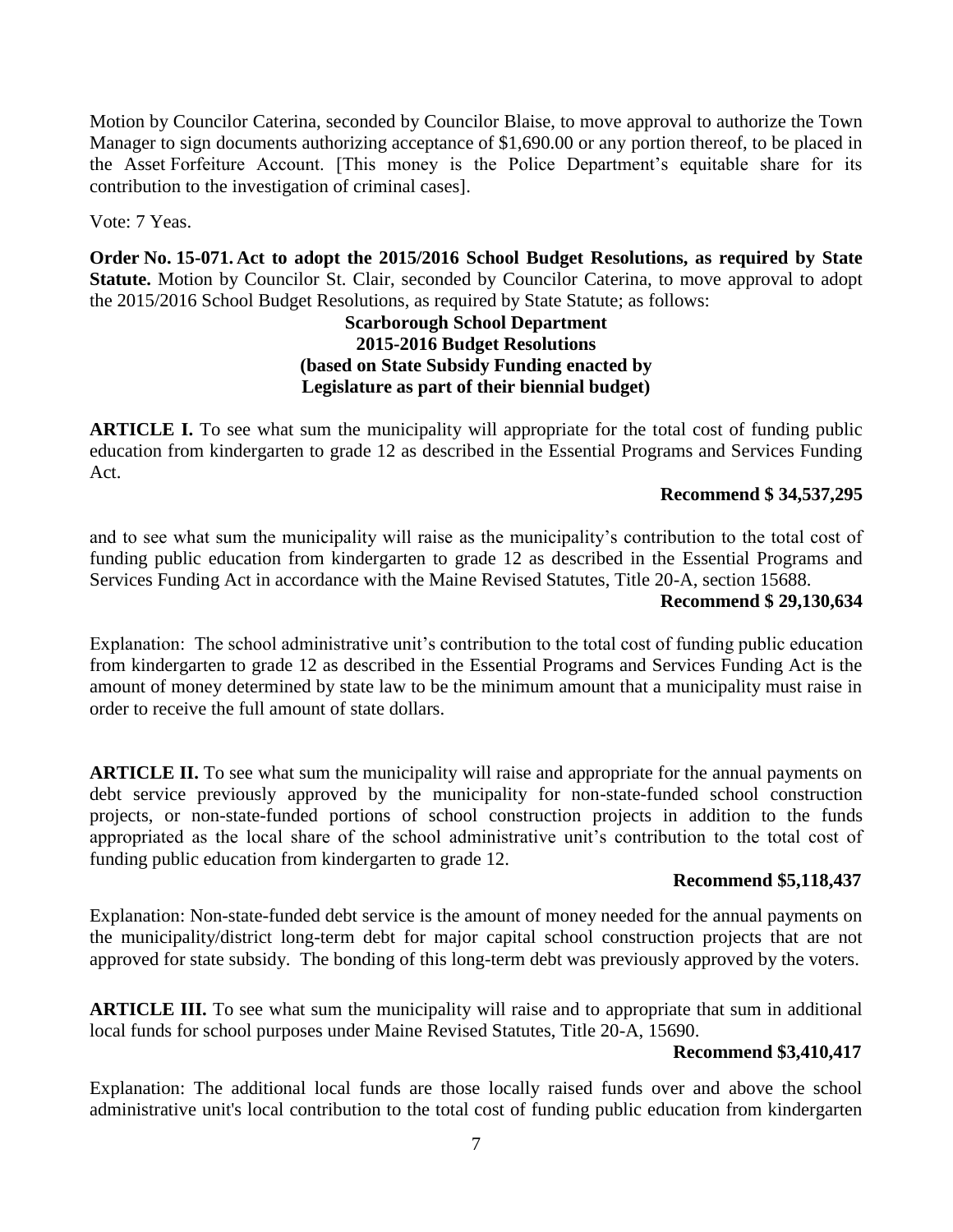to grade 12 as described in the Essential Programs and Services Funding Act and local amounts raised for the annual payment on non-state-funded debt service that will help achieve the municipality budget for educational programs.

**ARTICLE IV.** To see what sum the municipality will authorize the School Board to expend for the fiscal year beginning July 1, 2015 and ending June 30, 2016 from the school administrative unit's contribution to the total cost of funding public education from kindergarten to grade 12 as described in the Essential Programs and Services Funding Act, non-state-funded school construction projects, additional local funds for school purposes under the Maine Revised Statutes, Title 20-A, section 15690, unexpended balances, tuition receipts, state subsidy and other receipts for the support of schools.

#### **Recommend \$43,543,756**

**Pursuant to Maine Revised Statutes, Title 20-A, section 1485, voters and the Town Council authorize the School Board to expend the above funds in the following State-mandated categories:**

**ARTICLE IV-A.** To see what sum the school administrative unit will be authorized to expend for Regular Instruction. **Recommend \$18,119,515**

**ARTICLE IV-B.** To see what sum the school administrative unit will be authorized to expend for Special Education. **Recommend \$6,996,457**

**ARTICLE IV-C.** To see what sum the school administrative unit will be authorized to expend for Career and Technical Education. **Recommend \$293,591**

**ARTICLE IV-D.** To see what sum the school administrative unit will be authorized to expend for Other Instruction. **Recommend \$925,117**

**ARTICLE IV-E.** To see what sum the school administrative unit will be authorized to expend for Student and Staff Support. **Recommend \$4,189,753**

**ARTICLE IV-F.** To see what sum the school administrative unit will be authorized to expend for System Administration. **Recommend \$997,264**

**ARTICLE IV-G.** To see what sum the school administrative unit will be authorized to expend for School Administration. **Recommend \$1,595,697**

**ARTICLE IV-H.** To see what sum the school administrative unit will be authorized to expend for Transportation and Buses. **Recommend \$1,529,166**

**ARTICLE IV-I.** To see what sum the school administrative unit will be authorized to expend for Facilities Maintenance. **Recommend \$3,753,759** 

**ARTICLE IV-J.** To see what sum the school administrative unit will be authorized to expend for Debt Service and Other Commitments. **Recommend \$5,118,437**

**ARTICLE IV-K.** To see what sum the school administrative unit will be authorized to expend for All Other Expenditures. **Recommend \$25,000**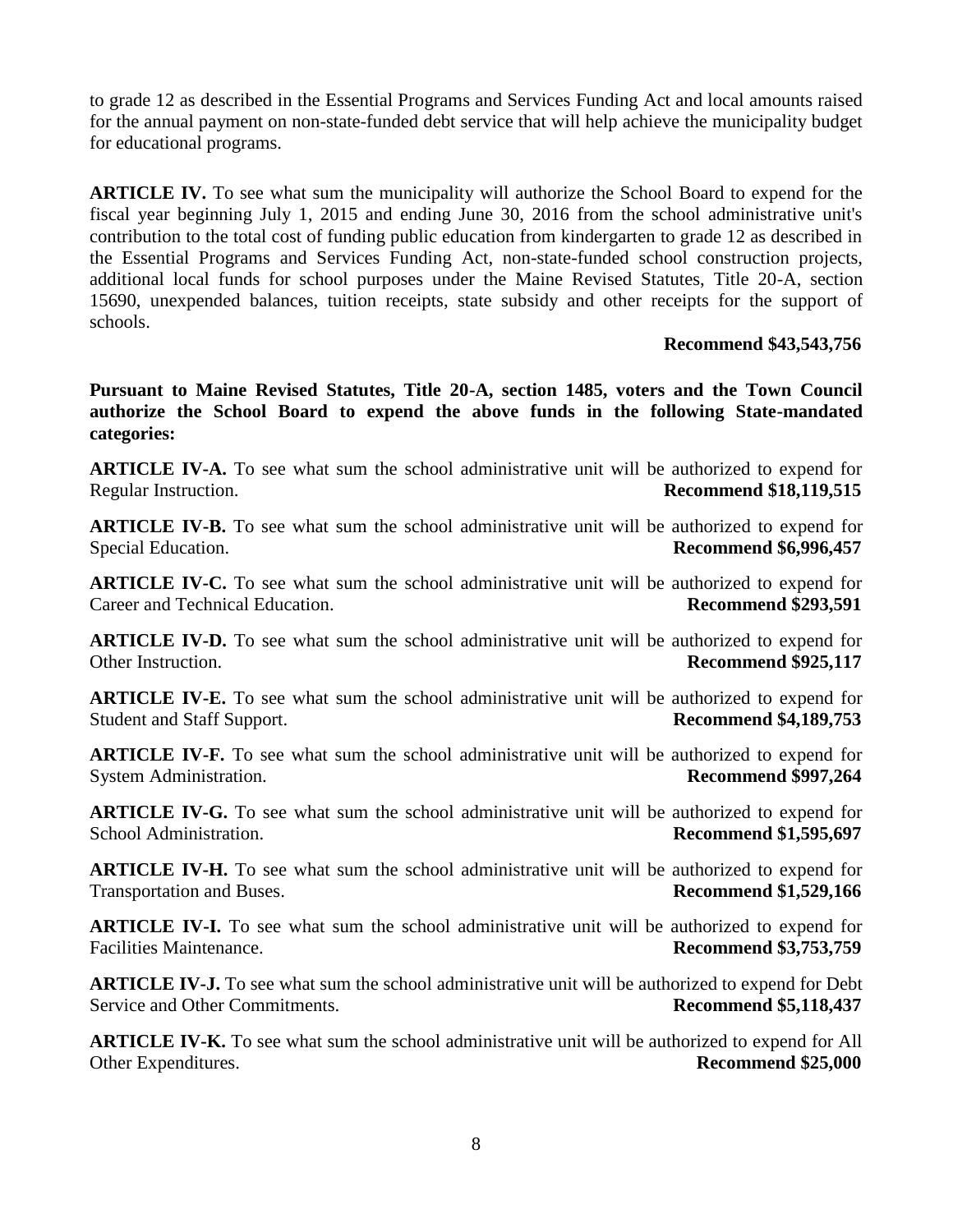**ARTICLE V.** To see if the municipality will appropriate **\$181,552** for Adult Education and raise **\$99,552** as the local share; with authorization to expend any additional, incidental or miscellaneous receipts in the interest and for the well-being of the Adult Education program.

**Recommend \$99,552** (Local)

Vote: 7 Yeas.

**Item 8. Non Action Items.** None at this time.

## **Item 9. Standing and Special Committee Reports and Liaison Reports.**

- Councilor Hayes noted that the Harbor Master announced his retirement and the Committee has been given an Intervener Status with regards to the renewal of the Nonesuch Oyster Lease Application and he also gave an update on the Senior Advisory Committee.
- Councilor Caterina gave an update on the Long Range Planning Committee
- Councilor Donovan gave an update on the Higgins Beach rezoning meeting.
- Council Chair Holbrook noted that the Appointments Committee would be meeting prior to the next Council meeting and then gave an overview on the Historic Implementation Committee.

**Item 10. Town Manager Report.** Thomas J. Hall, Town Manager, gave an update on the following:

- The Town had warning signs installed at Pine Point along the train trusses. There had been a couple of situations that have occurred over the past couple of weeks and the need for these signs were very much needed.
- $\bullet$  The Fire Department would be holding its 1<sup>st</sup> Annual Citizens Fire Academy, those interested should contact the Fire Department for further information.
- SEDCO would be hosting its Annual Meeting on Tuesday, October 6<sup>th</sup> at the Black Point Inn and encourage the Council to please respond to the online invitation.
- Ruth Porter, Finance Director, received the Finance Excellence Recognition in Financial Reporting.
- The Town received a dividend check from the MMA Risk Management Services: Workers Compensation was just over \$24,000.

## **Item 11. Council Member Comments.**

- Council Chair Holbrook sent condolences to the families of Judy Shirk and Sue Berube. She would love to hear the feedback on the amendment that had been made regarding the Higgins Beach Parking.
- Councilor St. Clair reminded everyone that school is back in session and asked that teenage drivers be extra careful when driving. She thanked Councilor Blaise for his conversation…… respect him for following
- Councilor Blaise mention that the Planning Board approve its first cell tower outside a commercial area and the location was at the gun club.
- Councilor Hayes complemented the Town Manager for posting the signs in a timely manner the currents are very strong and any one can get caught up very quickly.

**Item 12. Adjournment.** Motion by Councilor St. Clair, seconded by Councilor Cateina, to move approval to adjourn the regular meeting of the Scarborough Town Council.

Vote: 7 Yeas.

Meeting adjourned at 9:31 p.m.